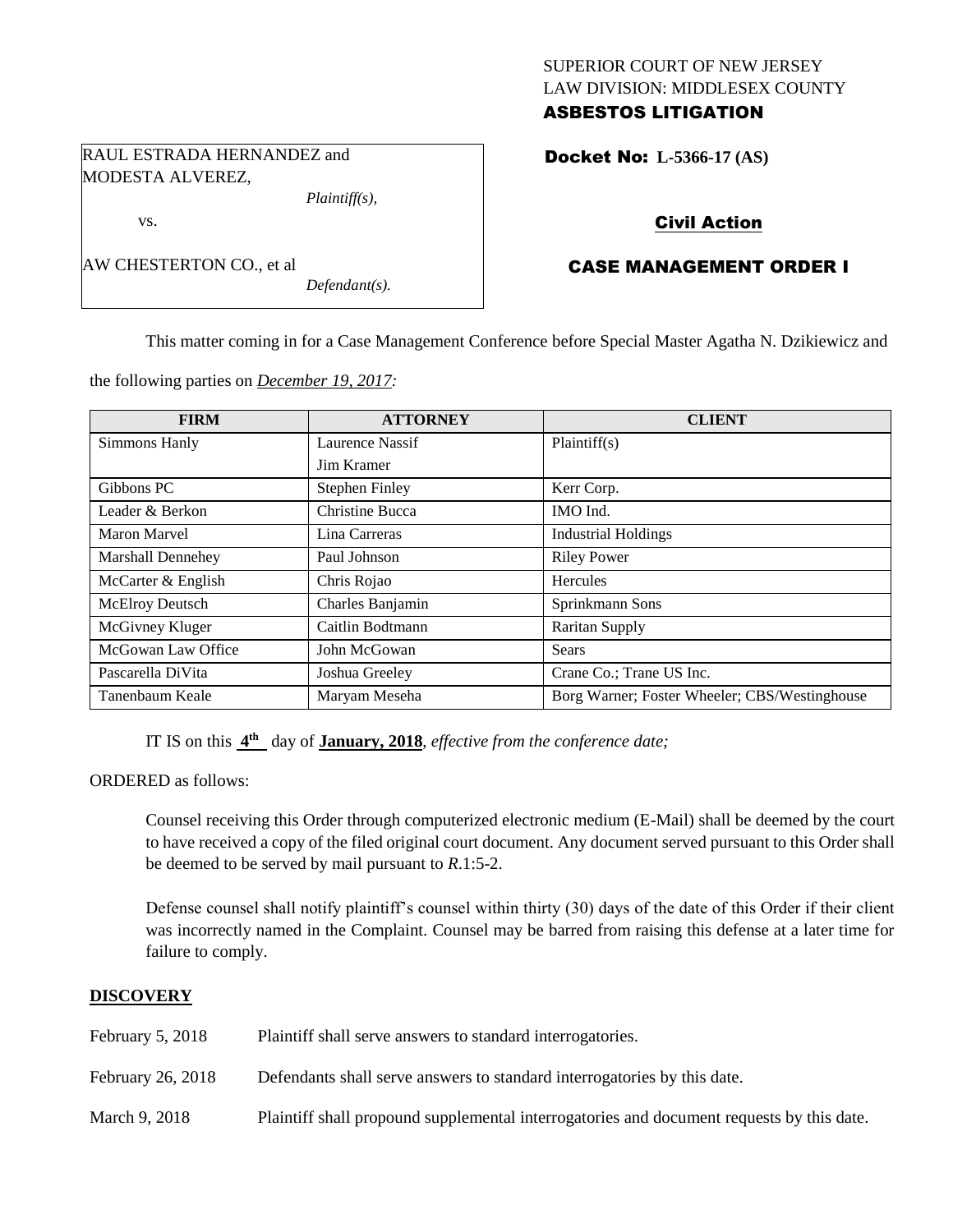| April 13, 2018     | Defendants shall serve answers to supplemental interrogatories and document requests by this<br>date.                                                                                                       |
|--------------------|-------------------------------------------------------------------------------------------------------------------------------------------------------------------------------------------------------------|
| March 9, 2018      | Defendants shall propound supplemental interrogatories and document requests by this date.                                                                                                                  |
| April 13, 2018     | Plaintiff shall serve answers to supplemental interrogatories and document requests by this<br>date.                                                                                                        |
| July 16, 2018      | Fact discovery, including depositions, shall be completed by this date. Plaintiff's counsel shall<br>contact the Special Master within one week of this deadline if all fact discovery is not<br>completed. |
| September 17, 2018 | Depositions of corporate representatives shall be completed by this date.                                                                                                                                   |

### **EARLY SETTLEMENT**

September 28, 2018 Settlement demands shall be served on all counsel and the Special Master by this date.

## **SUMMARY JUDGMENT MOTION PRACTICE**

- November 2, 2018 Summary judgment motions shall be filed no later than this date.
- November 30, 2018 Last return date for summary judgment motions.

### **MEDICAL DEFENSE**

- February 5, 2018 Plaintiff shall serve executed medical authorizations (along with answers to interrogatories) by this date.
- February 5, 2018 Plaintiff shall serve a diagnostic medical report and any medical records in plaintiff's possession by this date.
- December 31, 2018 Plaintiff shall serve medical expert reports by this date.
- February 22, 2019 Defendants shall identify its medical experts and serve medical reports, if any, by this date. In addition, defendants shall notify plaintiff's counsel (as well as all counsel of record) of a joinder in an expert medical defense by this date.

### **LIABILITY EXPERT REPORTS**

- December 31, 2018 Plaintiff shall identify its liability experts and serve liability expert reports or a certified expert statement by this date or waive any opportunity to rely on liability expert testimony.
- February 22, 2019 Defendants shall identify its liability experts and serve liability expert reports, if any, by this date or waive any opportunity to rely on liability expert testimony.

### **EXPERT DEPOSITIONS**

March 22, 2019 Expert depositions shall be completed by this date. To the extent that plaintiff and defendant generic experts have been deposed before, the parties seeking that deposition in this case must file an application before the Special Master and demonstrate the necessity for that deposition. To the extent possible, documents requested in a deposition notice directed to an expert shall

 $\_$  ,  $\_$  ,  $\_$  ,  $\_$  ,  $\_$  ,  $\_$  ,  $\_$  ,  $\_$  ,  $\_$  ,  $\_$  ,  $\_$  ,  $\_$  ,  $\_$  ,  $\_$  ,  $\_$  ,  $\_$  ,  $\_$  ,  $\_$  ,  $\_$  ,  $\_$  ,  $\_$  ,  $\_$  ,  $\_$  ,  $\_$  ,  $\_$  ,  $\_$  ,  $\_$  ,  $\_$  ,  $\_$  ,  $\_$  ,  $\_$  ,  $\_$  ,  $\_$  ,  $\_$  ,  $\_$  ,  $\_$  ,  $\_$  ,